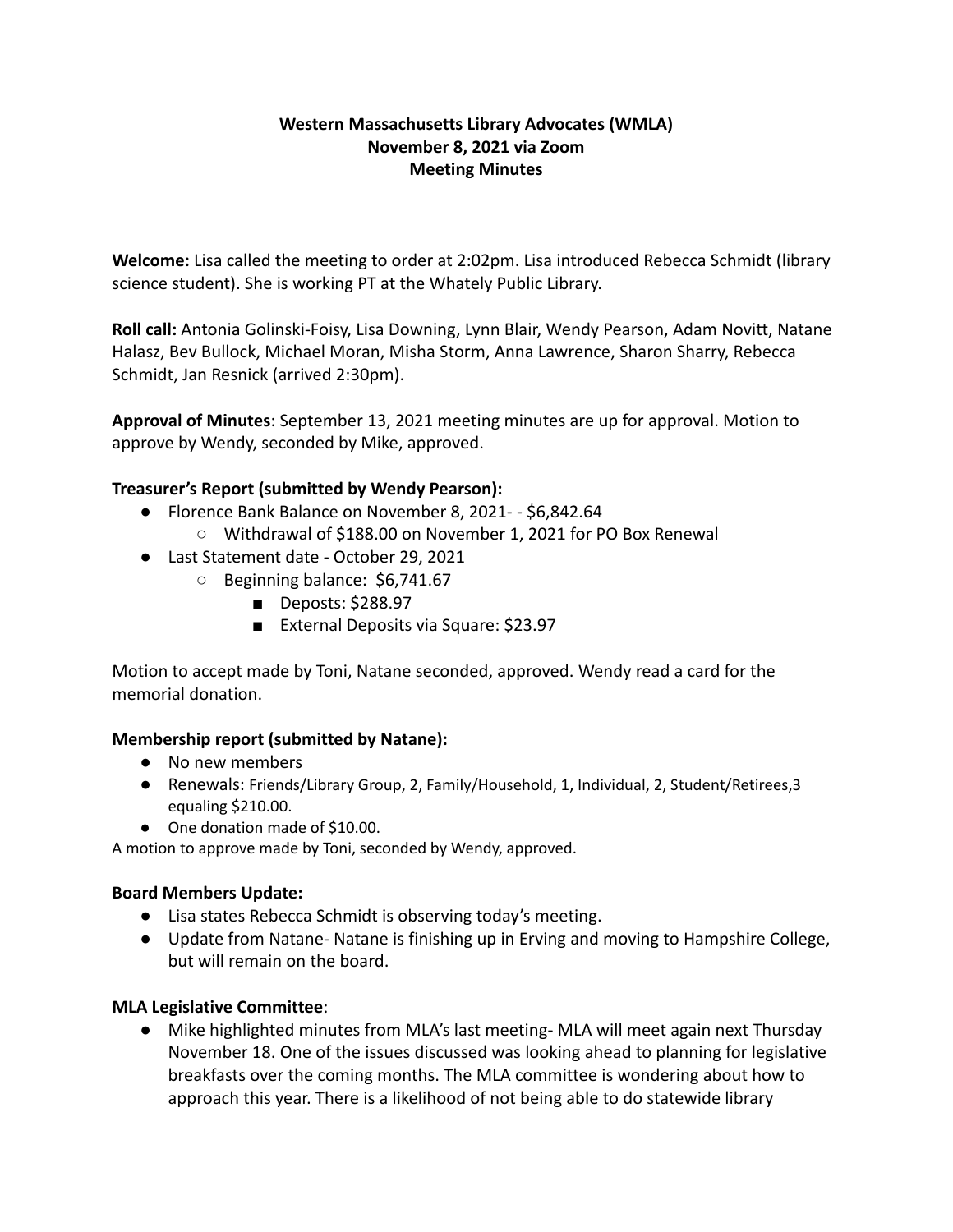legislative day in Boston. The state house is still closed to the public. Potentially planning to do a virtual legislative day again in the spring. Mike presents the question about whether WMLA wants to do anything in addition. Nothing was done in person last year. Now would be the time to begin making plans. There is one likely event in the CMLA area in Worcester. Breakfasts are usually held once the Governor releases the proposed budget in January- typically February and March.

- Wendy adds that the Berkshire Legislative breakfast talks have begun about having an in-person breakfast on January 28 (tentative date).
- Lisa states that last year's virtual event was very successful- there was much support from representatives and the virtual format made it convenient.
- Lynn states last year was successful and the virtual format could work again. Convenience was a key factor in the success.
- Toni agrees last year was successful- representatives forthcoming, the event flowed. Representatives did not have to fight for attention. Weather in February and March can be unpredictable. Toni states there were close to 100 participants. Representatives can talk without interruption.
- Lisa states she will add this to the December agenda to discuss.

**MBLC:** No report from the MBLC.

### **SLIS Student Seat**:

● Lisa and Rebecca spoke about the length of the seat for a student. Lisa and Rebecca felt that three years was a very long time for a student- students aren't in school that long and it would give other students a chance. Toni suggests a trial period or introduction until the next annual meeting to edit the bylaws.

### **Membership Renewal Drive:**

- Natane spoke about the renewal rate among current members- very low. We hadn't been asking for renewals during the pandemic. Lisa opens a discussion on a membership drive. Natane states that targeted marketing would be helpful or if there were potential events we could target with advertising. Natane asks questions regarding mailing for postage regarding envelopes and postage. Wendy says it will be covered by WMLA. Natane asks if someone submits a membership renewal and they state they're interested in helping out- where should she direct this query? Toni suggests sending a note to the respondent's email that if we do have an in-person program we can contact them.
- Natane contacts members as their membership comes due. The response rate is lowaddresses and info have changed or they are no longer interested. Lisa suggests doing a more public membership drive. Natane suggests doing something with the new logo. Lisa suggests putting membership information on Facebook. Misha asks if we can clarify what's in it for members of WMLA. If someone were to ask what WMLA does- how would we answer? Toni states that WMLA had posted news happening in local librariesan attempt to keep in touch- promoting libraries so that elected officials are aware of what libraries are doing. WMLA is an organization that supports one another, libraries of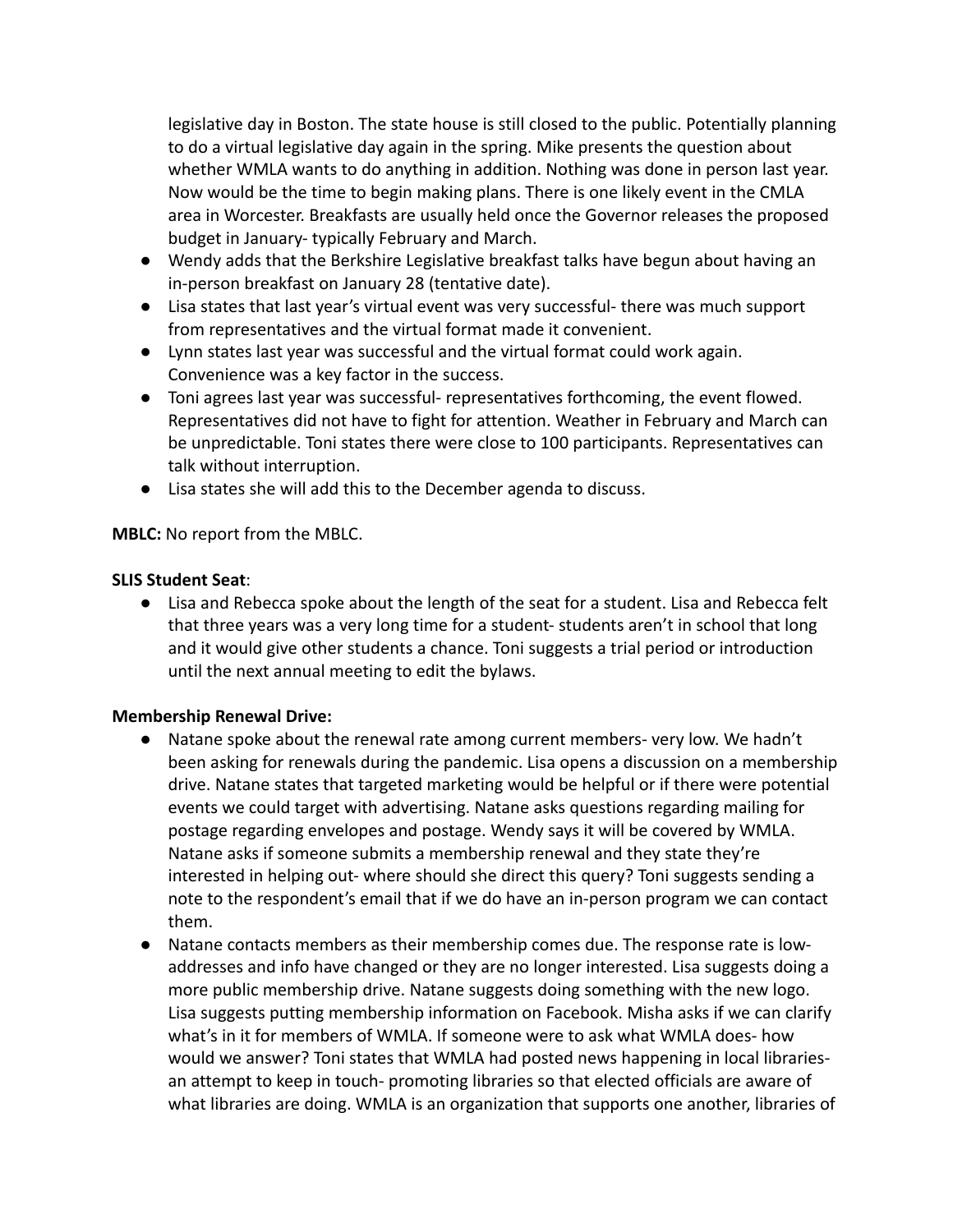all sizes, and how to keep your name out there with the elected officials. Jan adds that it's an advocacy arm for Western Mass libraries that gives Western Mass libraries a voice. Adam adds that he agrees with Misha in that WMLA's image has been a little unclear. In the past, there was the Western Mass Library Club that had mentorship opportunities and events that would allow for networking. Adam suggests clarifying our image and sending information through delivery (or something similar) to local libraries. Misha suggests a list of reasons as to what a member would get from being a member. Toni suggests bringing ideas to the next meeting. Sharon states if there was only one reason that WMLA exists is to get legislators involved to increase awareness for funding of libraries. It would be nice for WMLA to offer the networking, but our main goal is working with representatives/officials. Sharon states WMLA is essentially a political action committee. Jan says the dues give us flexibility to offer programs. Pre-pandemic, we'd offered up to four scholarships to MLA, funded the bus to Boston.

Lisa asks Jan is there's any MBLC updates to share. Jan says the MBLC has begun doing a board matrix- board members answer an online survey about their experiences and to get to know each other. The legislative agenda will be available shortly. New member Karen Traub is from Shutesbury. Jan's term ends in February. The board is looking for diversity. Voices from Western Mass have had an impact, other viewpoints would be equally valuable.

### **WMLA Logo:**

● Lisa sent a document containing possible logos. Anna had begun working on the project. Toni states a brand and a logo are important. The simpler, the better, the font is important. Lisa asks if we're at the point where we should put a budget together to make this happen. Wendy adds that it seems like now is an ideal time to make the investment. The last time the board was discussing ideas, there were a few options but no one could agree and it was put aside. Jan states that no one was inspired by the past ideas.

### **Meeting Schedule:**

● Lisa opens the discussion of a meeting schedule. We have been meeting on the second Monday at 2pm. Half of the board says the current time works great. Lisa will do a Doodle poll.

### **Summer Reading:**

● Lisa would like to discuss summer reading. We will table the discussion until the next meeting. Jan says Misha and Lynn have been working on summer reading this past year, and it's time to get a transition going, Jan will no longer be assisting. Jan will get statistics so we can thank sponsors.

Lisa turns the discussion back to Rebecca. Rebecca does not have questions, but is excited to be able to bring the information back to Simmons students. Rebecca asks the board if they have any questions for her. Toni asks what area Rebecca is interested in working in. Rebecca states